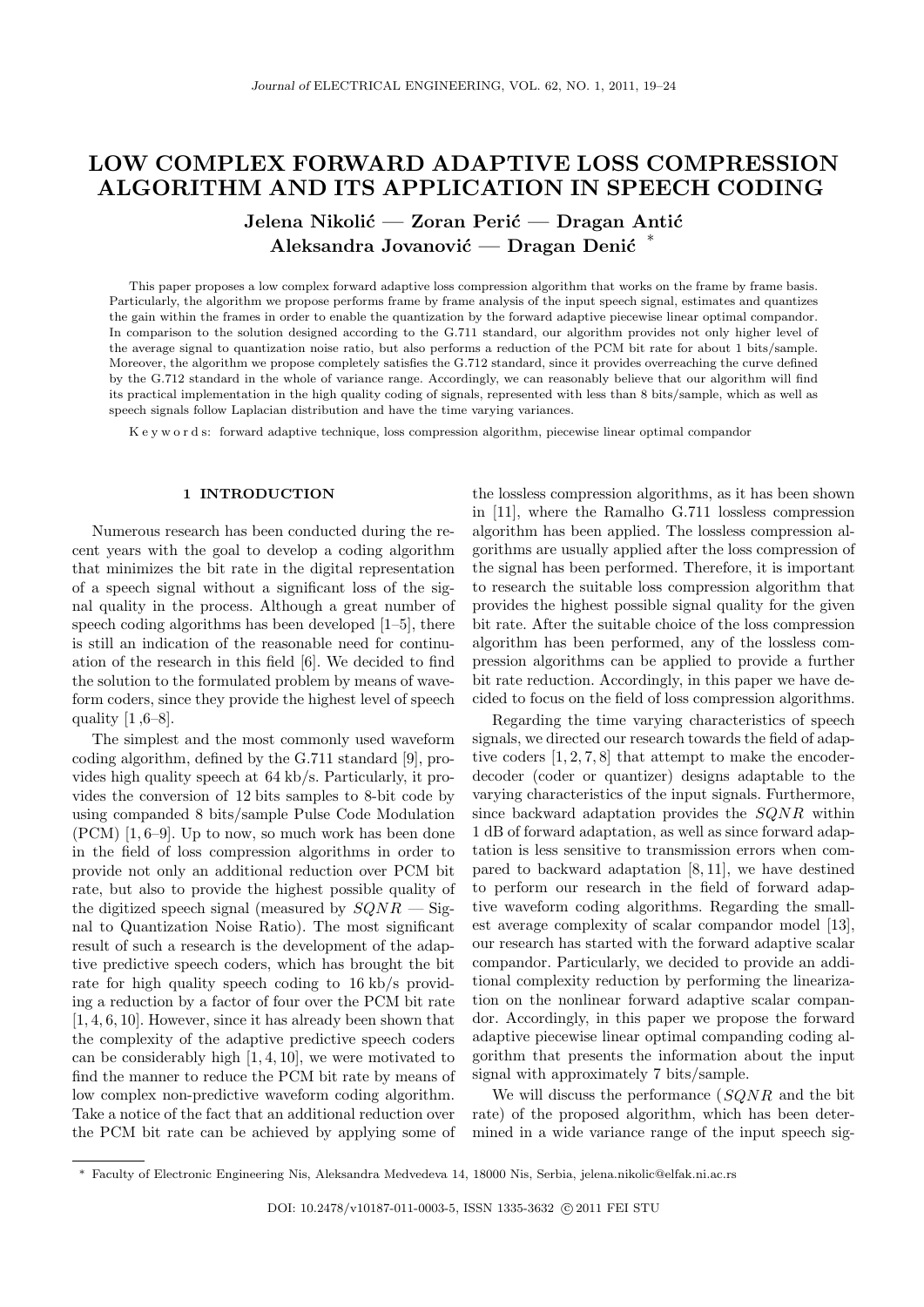

**Fig. 1.** Forward adaptive coding scheme with non adaptive scalar quantizer

nals. Additionally, experimental results of the real speech signal processing will be analyzed in order to practically test the performance of the proposed coding algorithm. In order to point out the benefits of the proposed algorithm, the achieved performance will be compared to the appropriate one corresponding to the speech coding algorithm defined by G.711 standard [9]. Finally, in order to point out that the proposed speech coding algorithm provides a high quality speech coding, G.712 standard [14] that defines the smallest *SQNR*, which has to be achieved for a high quality transmission, will be used.

## **2 NOVEL FORWARD ADAPTIVE CODING ALGORITHM**

Adaptive coding schemes or algorithms work on frameby-frame basis, where a frame consists of a certain number of samples [1, 5, 7, 8, 12]. The conceptual difference between the adaptive coding algorithms is based on the manner in which the adaptation is performed — whether it is performed forward, *ie*, from the input sequence or backward, *ie*, from the coded output signal [5, 7, 8, 12]. Due to the reduced sensitivity of the forward adaptive technique to transmission errors when compared to the backward adaptive technique, as well as since it has been demonstrated that the backward adaptive technique provides *SQNR* within 1 dB of the forward adaptive technique [8, 12], we have decided to focus our research on the forward adaptive coding algorithms. Forward adaptation can be performed by normalizing the input sequence, further coding with non adaptive quantizer (coder or encoder-decoder) and finally by performing the denormalization procedure with the same quantized value of the calculated gain that was used for normalizing (see Figure 1) [1, 8]. The same effect can be achieved by using an adaptive quantizer with a code book obtained by multiplying the code book of the aforementioned non adaptive quantizer with the quantized value of the estimated gain [7 ,8]. Here we have destined to base our algorithm on such a coding scheme (see Figure 2) consisting of a buffer, an adaptive *N* -level piecewise linear optimal compandor (PLOC), the gain estimator and the  $N<sub>g</sub>$ -level scalar quantizer for gain quantizing  $(SQ_{gq})$ . Particularly, we have decided to implement the log-uniform scalar quantizer (for gain quantizing), since we have recently demonstrated that it could provide higher *SQNR* than



**Fig. 2.** Forward adaptive coding scheme with an adaptive scalar quantizer

the uniform scalar quantizer [15]. Moreover, we have destined to consider the piecewise linear optimal compandor, since it has already been pointed out that although the smooth and differentiable nonlinear compressor characteristics are convenient for mathematical manipulations, there are problems of accurately implementing analog nonlinearities [7]. Particularly, it has been ascertained that the solution to these problems provides today's technology which allows the implementation of uniform quantizers with a piecewise linear compressor characteristics that can approximate the smooth compressor curve.

The design procedure of the proposed coding scheme consists of the following steps:

- **Step 1.** Design of non adaptive (fixed) PLOC for the reference variance  $(\sigma_{\text{ref}}^2 = 1)$  is based on finding the segment thresholds denoted by  $t_j$ ,  $j = -L, -L+1, \ldots, L$ . Namely, a piecewise uniform quantizer is a quantizer whose amplitude range consists of several segments, each of which contains several quantization cells and output levels corresponding to a uniform quantizer [7]. It is well known that by dividing the output region of the *N* -level compandor to 2*L* equidistant regions, where *L* is the number of segments (regions) in the first quadrant, the region of input signal is, according to the obtained piecewise linear compressor characteristic, divided in 2*L* non equal segments each of which contains  $n = N/2L$ quantization cells and output levels that correspond to a uniform quantizer [7].
- **Step 2.** Buffering of the input signal and the gain estimation — Buffering frame after frame enables an estimation of the gain, defined as  $\sigma/\sigma_{\text{ref}}$ , *ie* as a ratio of the squared root of the frame variance and squared root of the reference variance [7]

$$
g = \frac{\sqrt{\frac{1}{M} \sum_{i=0}^{M-1} x_{j+1}^2}}{\sqrt{\sigma_{\text{ref}}^2}},
$$
\n(1)

where a frame consists of a certain number of samples  $x_{j+i}, i = 0, 1, \ldots, M-1.$ 

**Step 3.** Quantization of the estimated gain by using the  $N_q$ -level log-uniform scalar quantizer

$$
20 \log(\hat{g} = \hat{g}_k) = 20 \log \sigma_{min} + (2k - 1) \frac{\Delta^{lu}}{2},
$$
  

$$
k = 1, \dots, N_g, \Delta^{lu} = \frac{20 \log \frac{\sigma_{\max}}{\sigma_{\min}}}{N_g},
$$
 (2)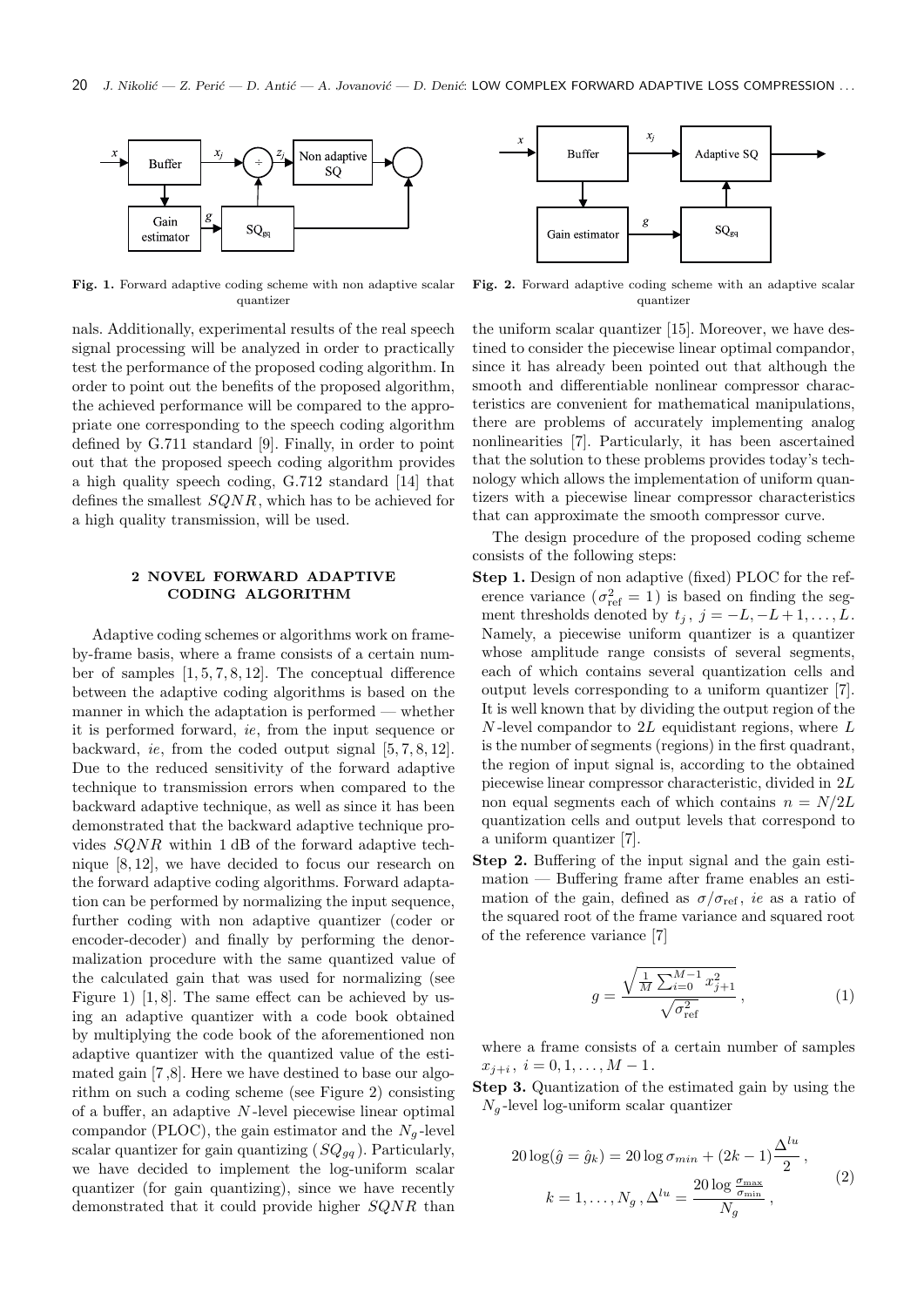

**Fig. 3.** Forward adaptive PLOC coding algorithm

where the variance range of the input signal in decibels  $(20 \log \sigma_{\min}, 20 \log \sigma_{\max})$  is divided into  $N_g$  cells having equal lengths ∆*lu* .

**Step 4**. Design of adaptive PLOC — The finding of decision thresholds of the adaptive PLOC, denoted by  $t_j^a$ , is enabled by multiplying the segment thresholds of the non adaptive PLOC (obtained in the step 1) with the quantized gain  $\hat{q}$ 

$$
t_j^a = t_j^a(\hat{g}, \sigma_{\text{ref}}) = \hat{g}t_j(\sigma_{\text{ref}}), j = -L, -L + 1, ..., L.
$$
 (3)

According to the described design procedure and the block diagram shown in Fig. 3, we can summarise that the novel coding algorithm firstly performs buffering of the current frame, after which it performs an estimation of the gain for the considered frame. The estimated gain is further quantized by the log-uniform quantizer having  $N_q$  levels, and then, the quantized gain obtained in such a manner is used for adjusting the codebook of the forward adaptive PLOC. Next, the encoding procedure is performed for the current frame and the code word index *I* is obtained as the result of the encoding process. Since the encoding procedure at the transmitting end of the transmission system is normally followed by the decoding procedure at the receiving end of the transmission system, the information about the quantized gain is necessary for the decoder. Therefore, the side information S is sent along with the codeword index *I* . After the side information is decoded, the decoding procedure that results in the output of the forward adaptive PLOC quantizer is provided. We believe that the proposed algorithm is very simple and suitable for implementation and therefore easy for practical use. In order to test the proposed algorithm, we will consider its application in speech coding.

# **3 APPLICATION IN SPEECH CODING**

The quality of a quantizer (coder) is usually measured by the distortion of the resulting reproduction  $\hat{x}$  in comparison to the original signal *x*. Observe that the distortion introduced by the proposed coding solution [7]

$$
D = D(\sigma, \hat{g}, \sigma_{\text{ref}}) = 2 \sum_{i=1}^{L} \frac{\Delta_j^{a^2}}{12} P_j^a , \qquad (4)
$$

depends on the PLOC quantization step sizes  $\Delta_j^a$ 

$$
\Delta_j^a = \Delta_j^a(\hat{g}, \sigma_{\text{ref}}) = \frac{t_j^a(\hat{g}, \sigma_{\text{ref}}) - t_{j-1}^a(\hat{g}, \sigma_{\text{ref}})}{n},
$$
  
\n
$$
j = -L, -L + 1, \dots, -1, 1, 2, \dots, L,
$$
\n(5)

as well as on the probability that the input lies in the *j* -th segment

$$
P_j^a = P_j^a(\sigma, \hat{g}, \sigma_{\text{ref}}) = \int_{t_{j-1}^a(g, \sigma_{\text{ref}})}^{t_j^a(\hat{g}, \sigma_{\text{ref}})} p(x, \sigma) dx ,
$$
  

$$
j = -L, -L + 1, \dots, -1, 1, 2, \dots, L.
$$
 (6)

Let us now define the signal to quantization noise ratio dependence on the signal variance in order to ascertain whether G.712 standard can be satisfied with the proposed coding algorithm [7, 8]

$$
SQNR = 10 \log \frac{\sigma_i^2}{D(\sigma_i)}.
$$
 (7)

Additionally, let us define both, the theoretical and the experimental average signal to quantization noise ratio  $SQNR_a$ ,  $SQNR_a^{\text{ex}}$  [8] in order to provide an instant comparison of the theoretical and the experimental results

$$
SQNR_a = \frac{1}{k} \sum_{i=1}^k 10 \log \frac{\sigma_i^2}{D(\sigma_i)},
$$
\n(8)

$$
SQNR_a^{\text{ex}} = 10 \log \frac{\sum_{p=1}^F \sum_{q=1}^M x_{pq}^2}{\sum_{p=1}^F \sum_{q=1}^M (x_{pq} - y_{pq}^a)^2}, \qquad (9)
$$

where *k* denotes the number of the particular variances that are considered, while  $x_{pq}$  and  $\hat{x}_{pq} = y_{pq}^a$  denote the input samples and the outputs of the adaptive PLOC quantizer, respectively. In order to provide a more detailed analysis of the performance achieved by performing an experiment on the real speech signal, we have decided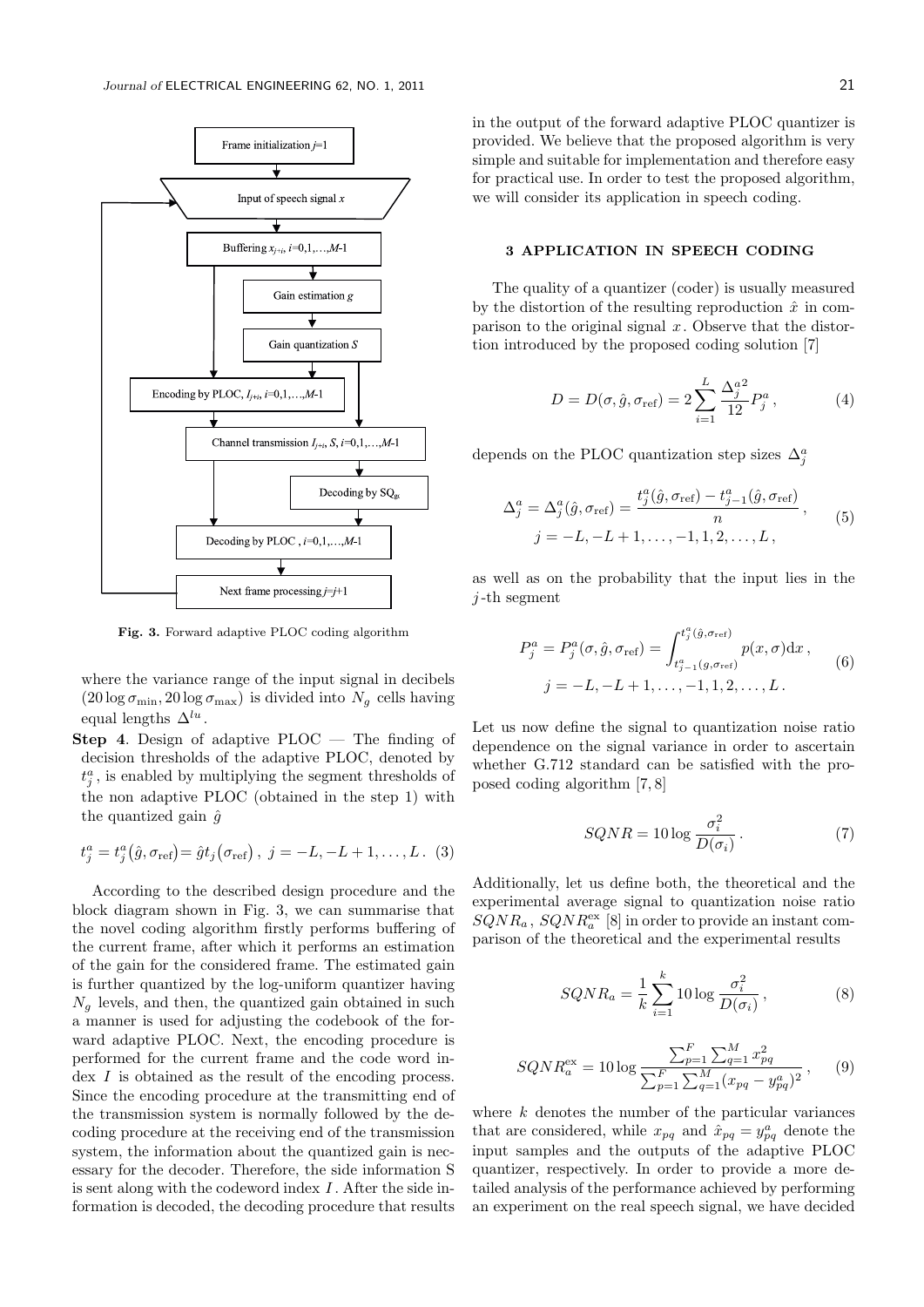

**Fig. 4.** Experimental results: Dependence of  $SQNR_a^{\text{ex}}$  on the frame length *M* ( $W = 10200$ ,  $N = 128$ ,  $N_q = 32$ )



**Fig. 6.** Experimental results: Dependence of  $SQNR_a^{\text{ex}}$  on the frame length *M* (*W* = 10200, *N* = 128,  $N_g$  = 64)

to define the average signal to quantization noise ratio within the each of *F* frames (each having *M* samples)

$$
SQNR_p^{\text{ex}} = 10 \log \frac{\frac{1}{M} \sum_{q=1}^{M} x_{pq}^2}{\frac{1}{M} \sum_{q=1}^{M} (x_{pq} - y_{pq}^a)^2}, \ p = 1, \dots, F.
$$
\n(10)

Assuminig Laplacian distribution of the input speech signals [7]

$$
p(x,\sigma) = \frac{\sqrt{2}}{2\sigma}e^{-\frac{|x|\sqrt{2}}{\sigma}},\tag{11}
$$

and taking into account the expression for the optimal compressor function that was derived for such a distribution [7]

$$
c(x)_{\text{opt}} = x_{\text{max}} \frac{1 - \exp\left(-\gamma_c \frac{x}{x_{\text{max}}}\right)}{1 - \exp\left(-\gamma_c\right)},\tag{12}
$$

 $\gamma_c = C/3$ ,  $C = x_{\text{max}}/\sigma_{\text{ref}}$ , we have derived the following experession for the positive segment thresholds of the nonadaptive PLOC

$$
t_j = \frac{x_{\text{max}}}{\gamma_c} \ln \frac{L}{L - j(1 - \exp(-\gamma_c))}, \ j = 0, 1, ..., L. \tag{13}
$$







**Fig. 7.** Experimental results: Illustration of the *SQNR*ex *p* vicissitude through the frames having length  $M = 49$  $(W = 10200, N = 128, N<sub>g</sub> = 64, R = 7.12 \text{ bits/sample})$ 

Note that the segment thresholds are symetric to the corresponding counterparts. Finally, combining the set of equations  $(1)$ ,  $(2)$ ,  $(3)$ ,  $(13)$  with the result from [16], where the maximum input signal dependence on the number of scalar compandor quantization levels *N* was ascertained for the input speech signal modeled by the Laplacian distribution

$$
x_{\max} = \frac{3}{\sqrt{2}} \ln(N - 2), \tag{14}
$$

one can complete the design procedure, described in the previous section.

Let us now define the bit rate *R* corresponding to the proposed coding algorithm

$$
R = R_N + \frac{R_{N_g}}{M} \,. \tag{15}
$$

Take a notice of the fact that by *R<sup>N</sup>* , we have denoted the number of bits per sample required for quantizing by *N* level PLOC. Further, by  $R_{N_g}$ , we have denoted the number of bits per frame having length *M* that is required for the quantizing by  $N_q$ -level log-uniform quantizer. From the last equation one can deduce that the decrease of the frame length *M* results in an unwanted increase of the bit rate *R*.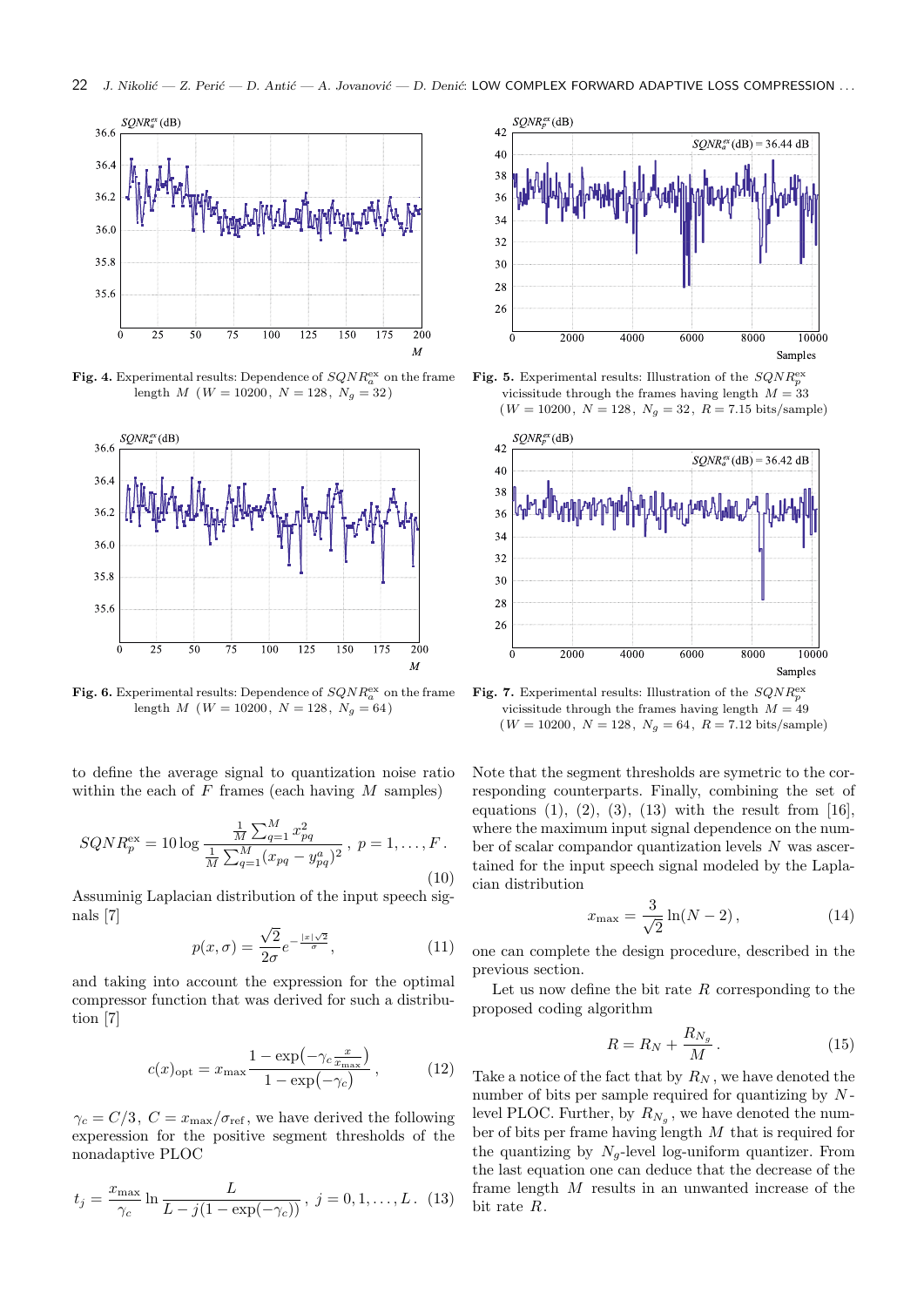

**Fig. 8.** Theoretical results: Signal to quantization noise ratio as a function of the frame variance

## **4 NUMERICAL RESULTS**

What is presented and discussed in this section are the theoretical and the experimental results that we have achieved with the proposed coding algorithm, as well as the benefits over the performance achievable by the coding solution designed according to G.711 standard. Namely, we have considered forward adaptive PLOC quantizer having  $L = 8$  segments in the first quadrant and  $N = 128$  quantization levels. Moreover, we have considered the log-uniform quantizer for gain quantizing having  $N_g = 32$  and  $N_g = 64$  quantization levels, respectively. Note that we have assumed 40 dB range of the frame variances [7] while, according to Eqs. (7) and (8), we were obtaining the theoretical results. In addition, we have been disposed of  $W = 10200$  real speech samples (8 kHz speech) while, according to Eqs. (9) and (10), we were obtaining the experimental results. It is important to point out that, as it has been demonstrated in [1, 7, 8, 17, 18], the choice of the suitable frame length *M* is not a simple task and it usually results from the rate – quality compromise (or rate – *SQNR* compromise). Regarding the dependance of the  $SQNR_a^{\text{ex}}$  on the frame length *M* (see Figure 4), obtained in the case of implementation of the log-uniform quantizer having  $N<sub>g</sub> = 32$  quantization levels in the proposed algorithm, one can notice two prominent picks corresponding to the frame lengths  $M = 8$  and  $M = 33$ , respectively. Since for the both frame lengths the same *SQNR* has been achieved  $(SQNR_a^{\text{ex}} = 36.44 \text{ dB})$ , we have assumed the frame length  $M = 33$  as a better rate – quality solution for coding of the considered speech signal. For the assumed frame length  $M = 33$ , we have ascertained the  $SQNR_{p}^{\text{ex}}$  vicissitude through the frames (see Figure 5). Similarly, for the log-uniform quantizer having  $N_q = 64$ quantization levels we have noticed three prominent picks at the frame lengths  $M = 11$ ,  $M = 29$  and  $M = 49$ (see Figure 6), which correspond to the highest *SQNR*  $(SQNR_a^{\text{ex}} = 36.42 \text{ dB})$  that can be achieved in the considered case of the proposed algorithm. Again, assuming the highest frame length in order to provide rate –



**Fig. 9.** Comparison of the theoretical results with the G.712 standard

quality compromise, we have provided the  $SQNR_p^{\text{ex}}$  vicissitude through the frames having length  $M = 49$  (see Figure 7). Additionally, assuming the appropriate compromise frame lengths ( $M = 33$  in case of  $N_q = 32$  and  $M = 49$  in case of  $N<sub>g</sub> = 64$ ) we have provided the theoretical results (see Figures 8 and 9). From these figures, one can conclude that the proposed algorithm at the considered bit rates completely satisfies the G.712 standard, since it provides overreaching the curve defined by the G.712 standard in the whole of variance range. From the experimental results (see Figures 5 an 7), which have been obtained for the appropriate compromise frame lengths, one can ascertain that the proposed algorithm provides the average *SQNR* which is about 3*.*5 dB greater than the average *SQNR* achievable by the G.711 coding solution  $SQNR_a^{G.711} = 32.94$  dB [9]. Additionally, one can highlight the fact that, in comparison to the solution designed according to the G.711 standard [9], our algorithm provides not only higher level of the average signal to quantization noise ratio, but also performs the reduction of the PCM bit rate for about 1 bits/sample. Therefore, we can reasonable believe that our algorithm provides imposing benefits over the G.711 solution. Finally, since the complexity of the quantizer implemented in the proposed algorithm is the least possible we believe that the proposed low complex algorithm is suitable for practical use.

### **5 CONCLUSION**

This paper has demonstrated the significance of the novel coding algorithm development via the gains in the compression and the performance that have been ascertained by applying the proposed algorithm in speech coding over the G.711 standard [9]. Particularly, by comparing the theoretical results obtained for the assumed Laplacian source having a wide variance range with the *SQNR* characteristic defined by the G.711 standard in the same variance range, it has been revealed that the proposed algorithm, along with about 1 bits/sample compression, provides a higher level of *SQNR* which can be